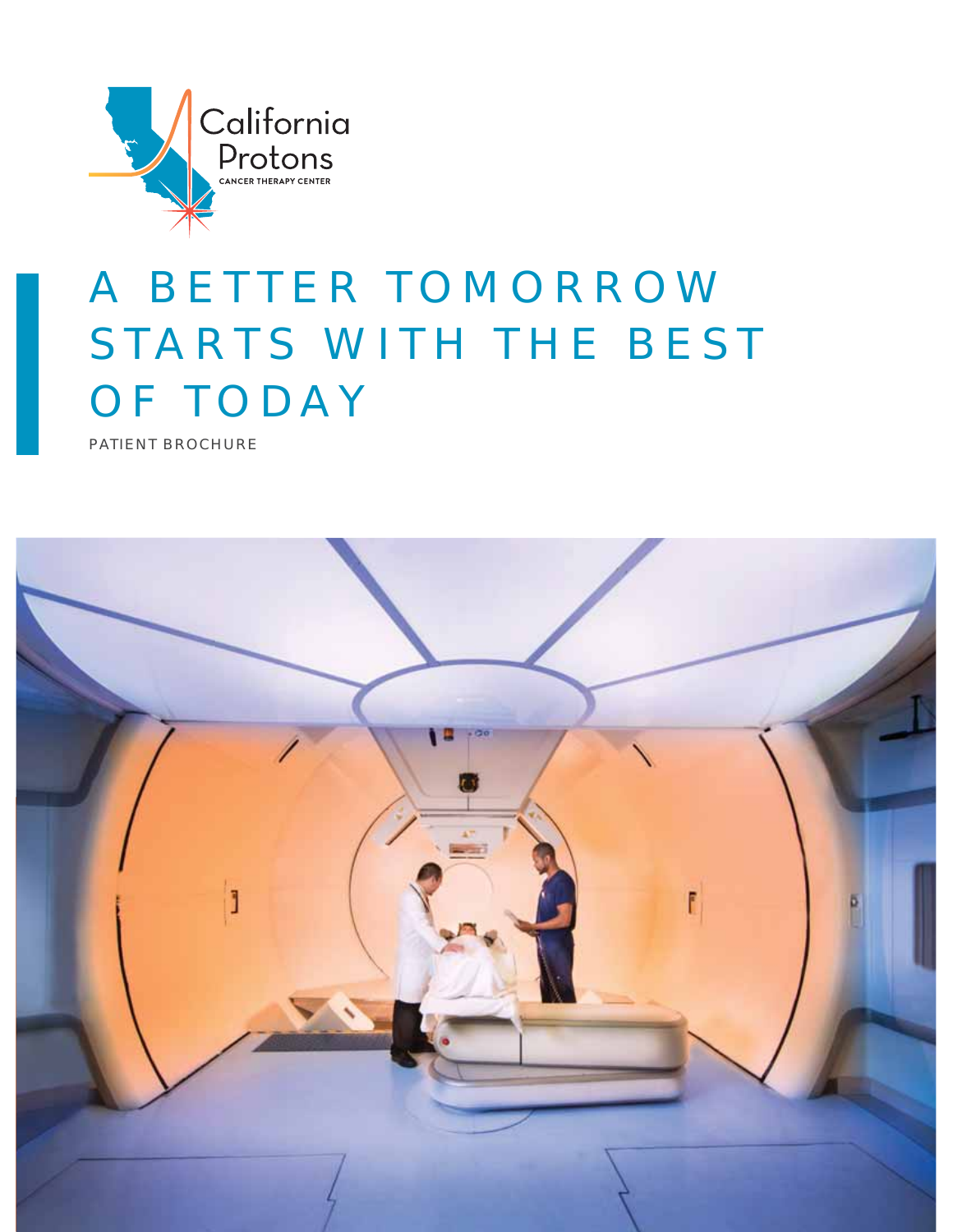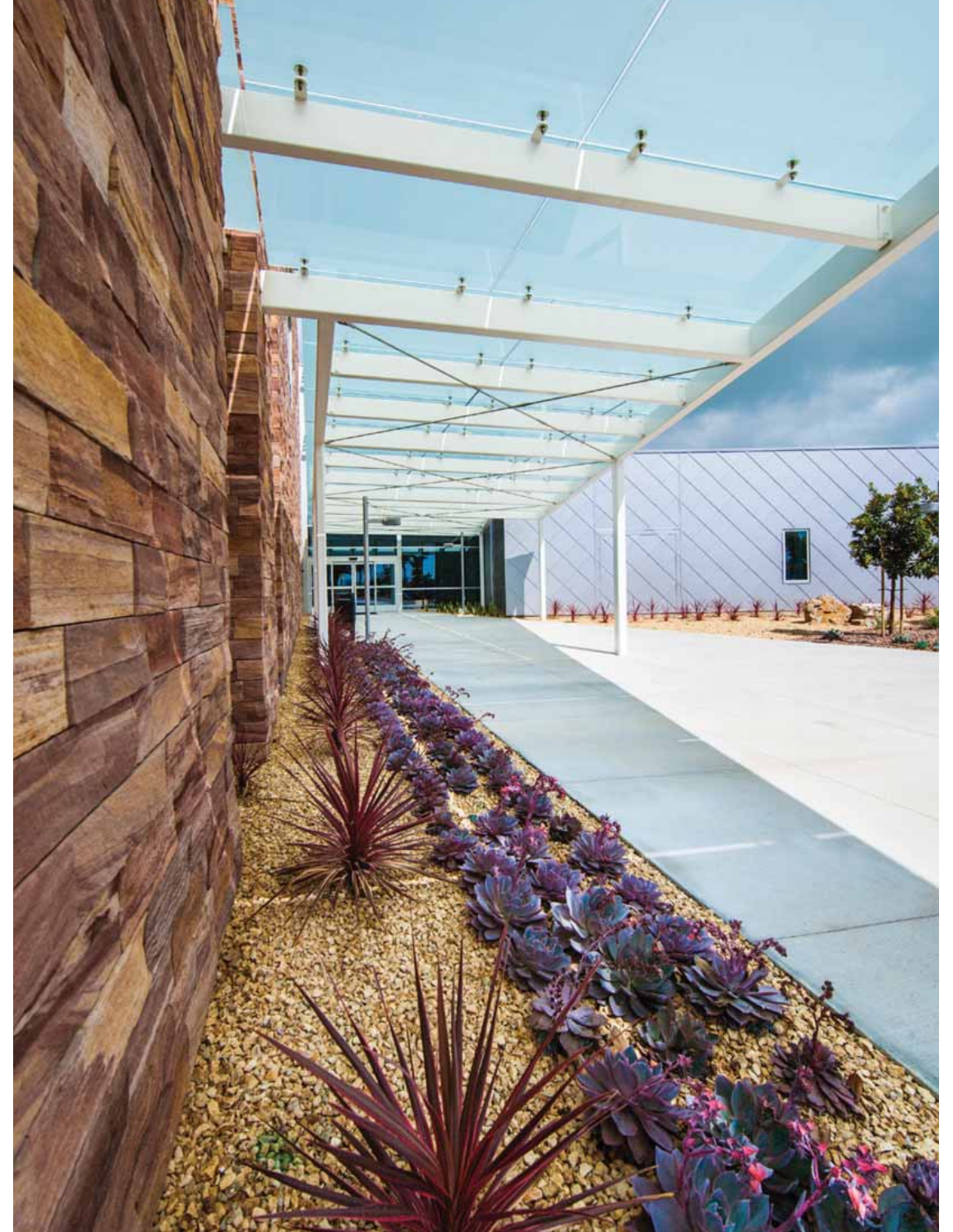### WELCOME TO THE CALIFORNIA PROTONS CANCER THERAPY CENTER

Patient Care is at the Center of Everything We Do

Located in San Diego, California Protons is at the forefront of medical care, research and biotechnology, and home to one of the most experienced proton therapy teams in the world. Our doctors have access to revolutionary cancer-fighting treatments and tools, and every patient is designated a cancer care team to provide the highest level of personalized care. This can result in strong cure rates, reduced side effects, improved outcomes and a chance for a better tomorrow.

OUR VISION IS A WORLD WITHOUT CANCER, AND EVERY DAY OUR TEAM IS COMMITTED TO YOUR FIGHT.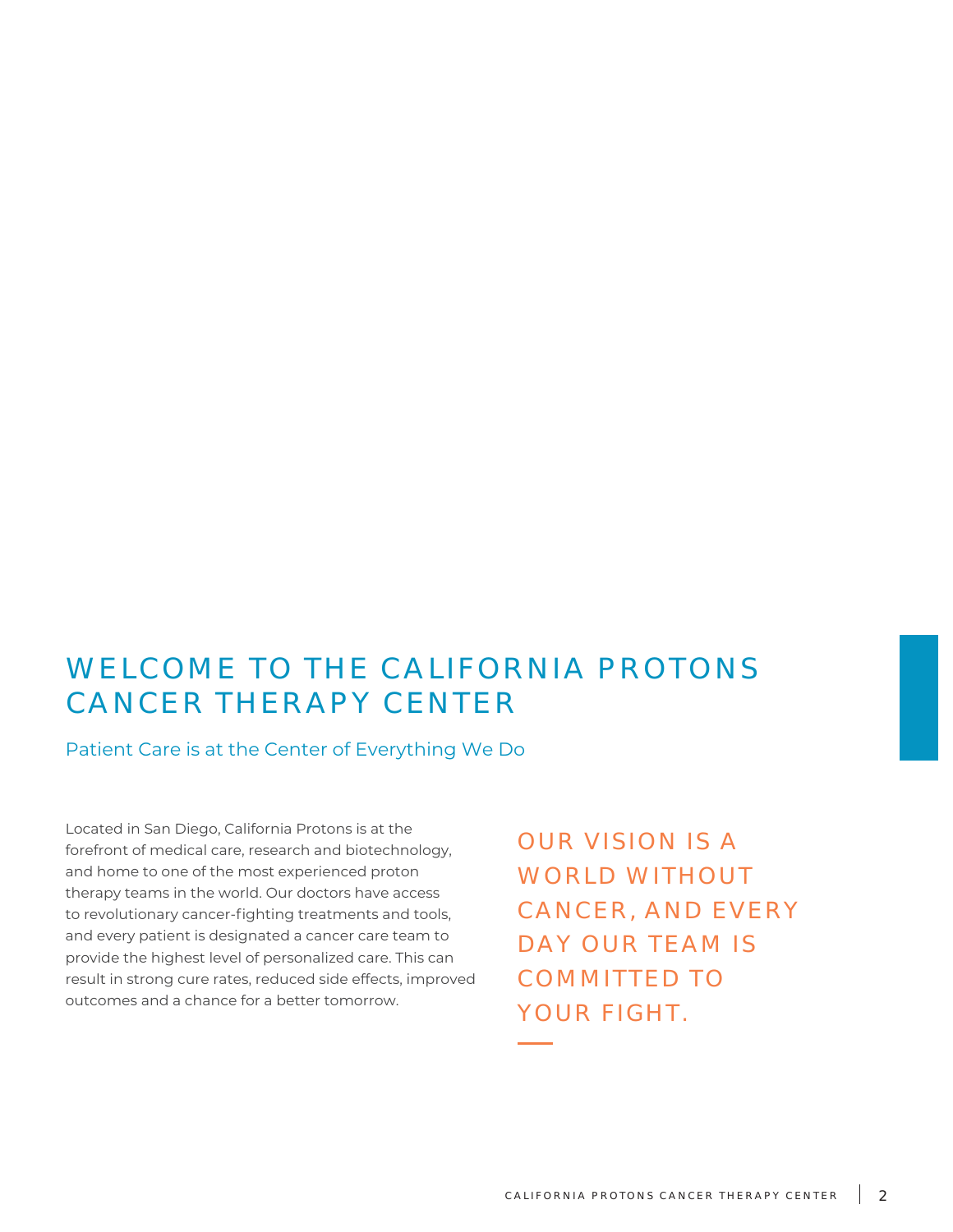## WHAT IS PROTON THERAPY?

Maximum treatment, minimum side effects

If you have been diagnosed for the first time, or are facing recurrent cancer, proton therapy may be your best option as one of the world's safest and most effective treatments. Proton therapy is a much less invasive alternative, recommended for numerous types of cancers that historically have been treated through traditional approaches such as surgery, chemotherapy and X-ray radiation. Protons are subatomic particles that can be manipulated and controlled to stop and deliver radiation directly at a tumor, traveling no further than the exterior tumor wall. The ability to concentrate the dose in the tumor and limit the radiation elsewhere is immensely beneficial to patients.

### 60% LESS HARMFUL RADIATION

Compared to standard X-ray radiation, proton therapy decreases the radiation delivered to surrounding healthy tissue and organs, resulting in fewer side effects and lowering the risk of secondary cancer due to radiation.

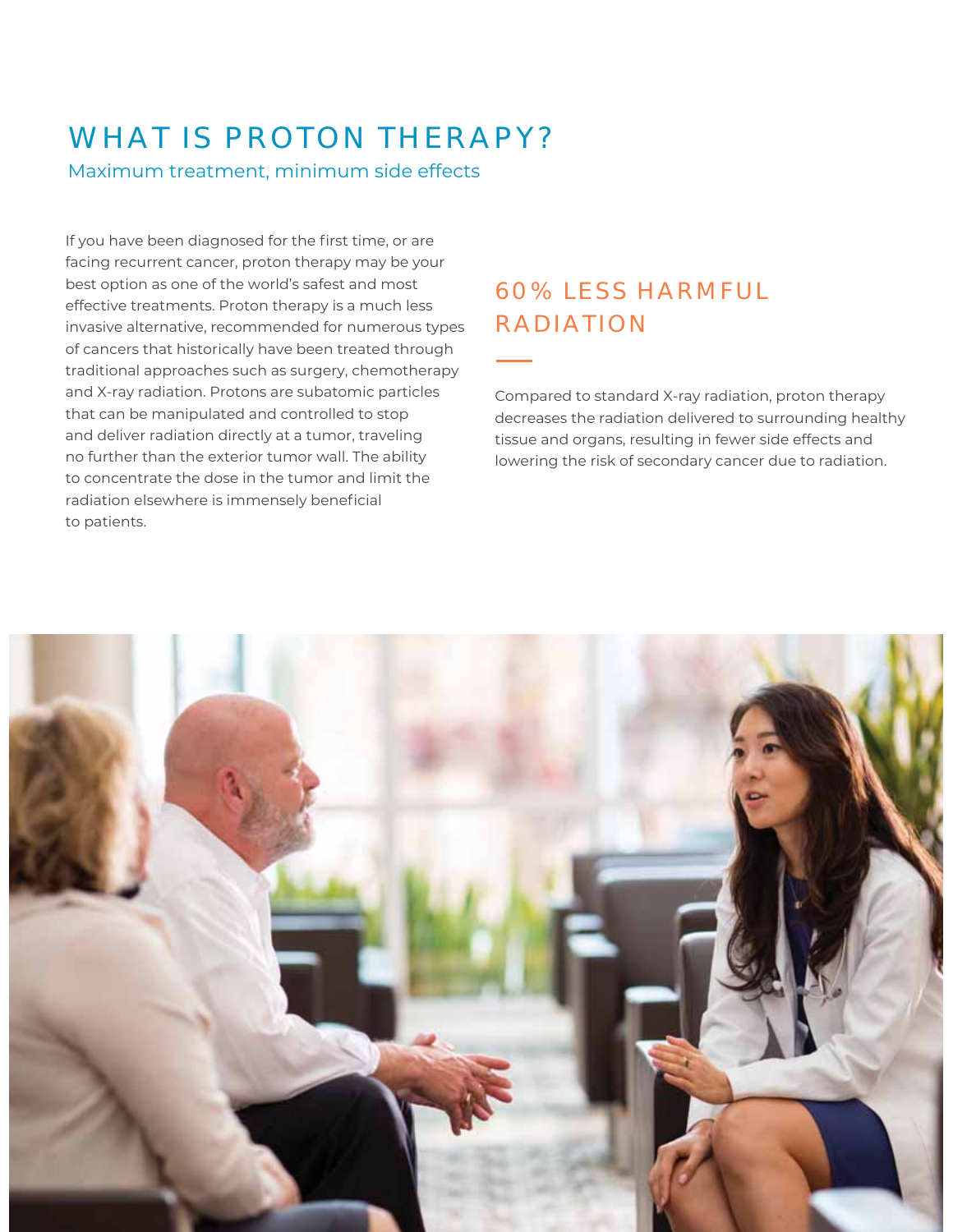### PROTON THERAPY VS. STANDARD X-RAY RADIATION

Standard X-ray and proton radiation are both types of "external beam" radiotherapy used to treat various types of cancers. However, the properties of each are very different and result in varying levels of radiation exposure.



#### X-RAY RADIATION

- Contains no mass or electric charge
- Highly penetrating rays can deliver radiation throughout any volume of tissue •
- Rays deposit most of the initial dose of radiation (entry dose) close to the patient's skin, while interacting with the healthy cells closer to the surface, and then drop the remaining dose of ionizing radiation on the deeper diseased cells •
- Rays continue to emit radiation as they naturally pass through the body (exit dose) similar to X-ray imaging • •

#### PENCIL BEAM PROTON THERAPY RADIATION

- Beam made up of heavy, charged particles •
- Protons enter the body and deposit only a small dose along the way to the target and virtually none beyond it •
- The absorbed dose increases very gradually with greater dose and lower speed until the beam reaches the Bragg peak - the point at which the maximum energy is deposited - which is directed exactly within the tumor site •
- Immediately after this burst of energy, the proton beam comes to a complete stop, and any additional radiation ceases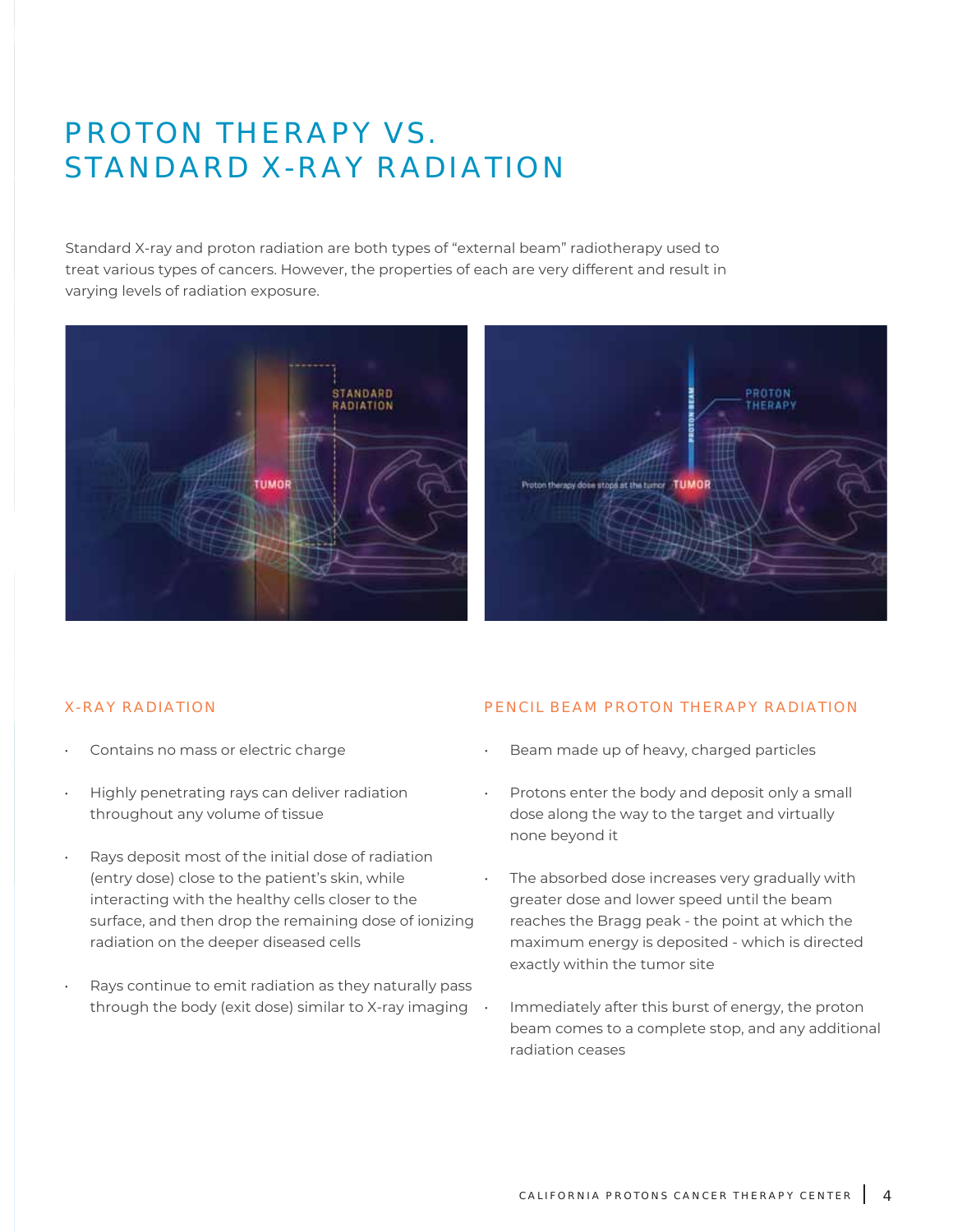### OUR ADVANTAGE

Cutting-edge technology at the forefront of proton therapy



### IN THE NATION

California Protons was the first proton therapy facility in the U.S. to offer pencil beam scanning technology in all five of our treatment rooms.

#### UNMATCHED PENCIL-BEAM PRECISION

Our center's pencil beam scanning technology further enhances the precision of earlier proton scattering techniques. Our doctors can fine-tune the range and intensity of the proton beam to release a high dose of cancer-killing radiation and deliver it to the tumor within 2 millimeters and with the utmost care. Even in hard-to-scan places, our doctors can manipulate the beam of protons to conform to the unique shape and size of the tumor, attack it layer by layer, and stop precisely at its edge to spare healthy tissues and surrounding organs.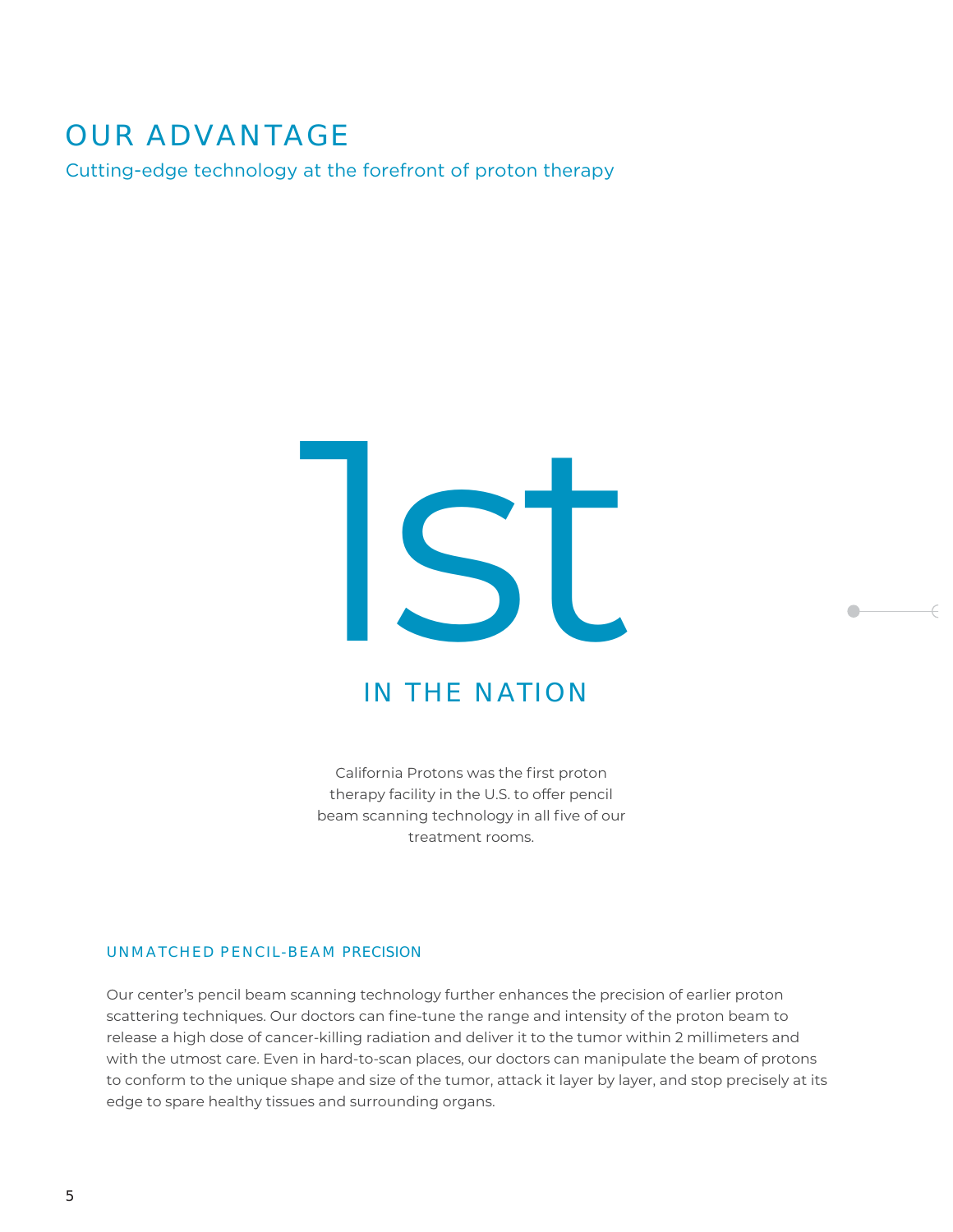

### LESS CT RADIATION

Compared to a regular CT scanner, the radiation dose emitted by our Cone-Beam CT Imaging is significantly lower and its delivery typically takes under one minute.

#### ADVANCED CONE-BEAM CT IMAGING

Our center is the only facility in all of California, and one of a handful throughout the U.S., to consistently utilize Cone Beam CT (CBCT). Used in conjunction with our pencil beam scanning technology, Cone Beam CT enables a more compact, faster and safer version of regular CT imaging. Through the use of a cone-shaped X-ray beam, the radiation dose, size of the scanner and time needed for scanning are all dramatically reduced, while the image accuracy is improved.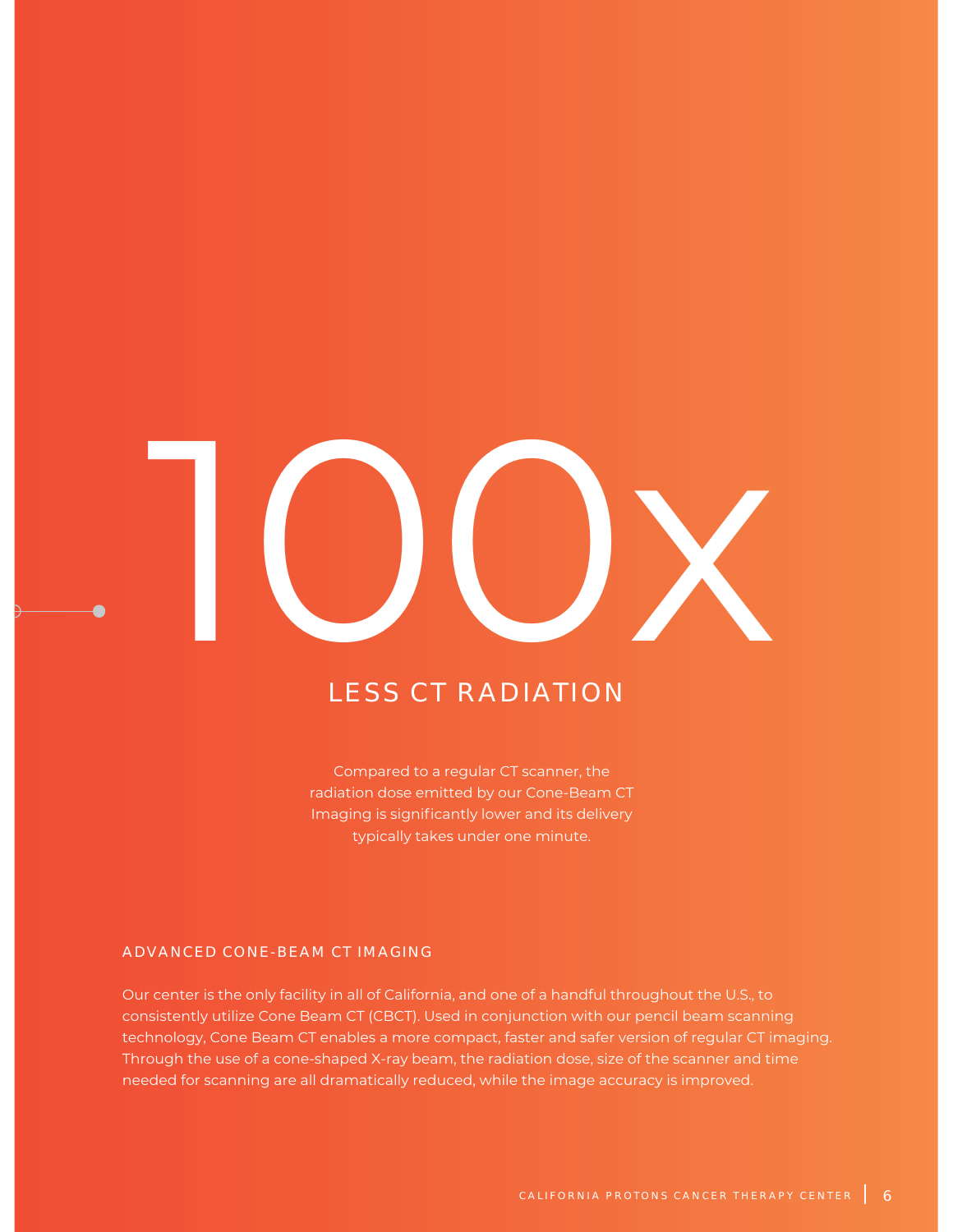### 7 MAIN BENEFITS OF OUR PROTON BEAM TECHNOLOGY

#### LASER-LIKE PRECISION

Protons can be manipulated to stop and deliver radiation directly at a tumor and no further.

#### RADIATION DOSE VARIATION

We can vary the intensity of the radiation dose at any point within the tumor, which was not possible with other technologies.

#### TREATMENT FOR MANY TUMOR TYPES

Our technology allows us to treat larger and more irregularly shaped tumors.

#### LOWER INCIDENCE OF SECONDARY TUMORS

Reduced radiation toxicity results in a lower incidence of secondary tumors compared to standard X-ray radiation.

#### MINIMAL SIDE EFFECTS

Proton therapy spares surrounding healthy tissues, which reduces the risk of side effects such as diarrhea, nausea, headache and loss of appetite.

#### FAST TREATMENT TIME

Unlike the older passive-scattering proton technology, our treatment plan can be uploaded and completed within a matter of minutes.

#### PERSONALIZED CARE

Our world-renowned medical team is committed to providing the most personalized, comprehensive cancer care for our patients, and offers the latest in medical advancements and technology.

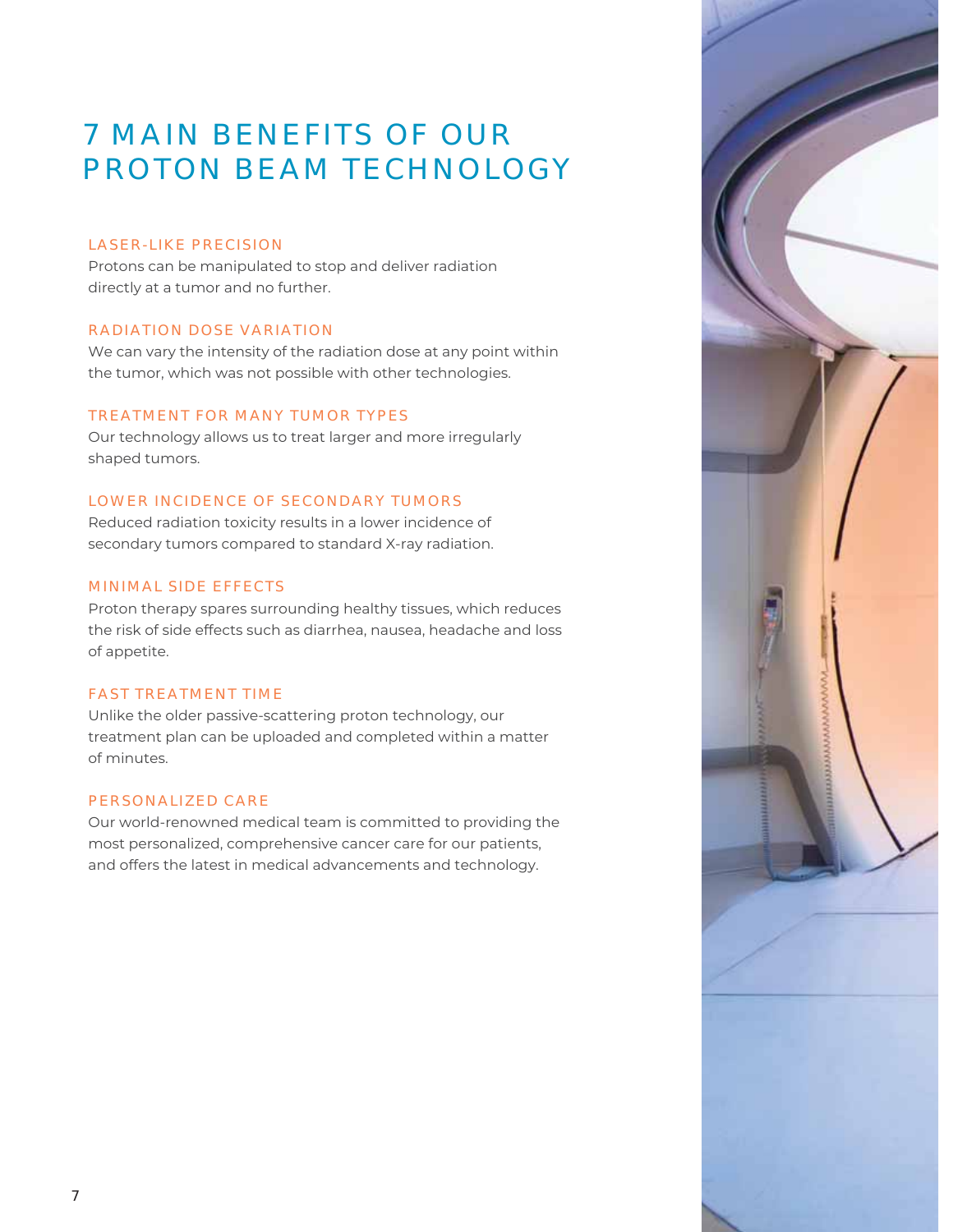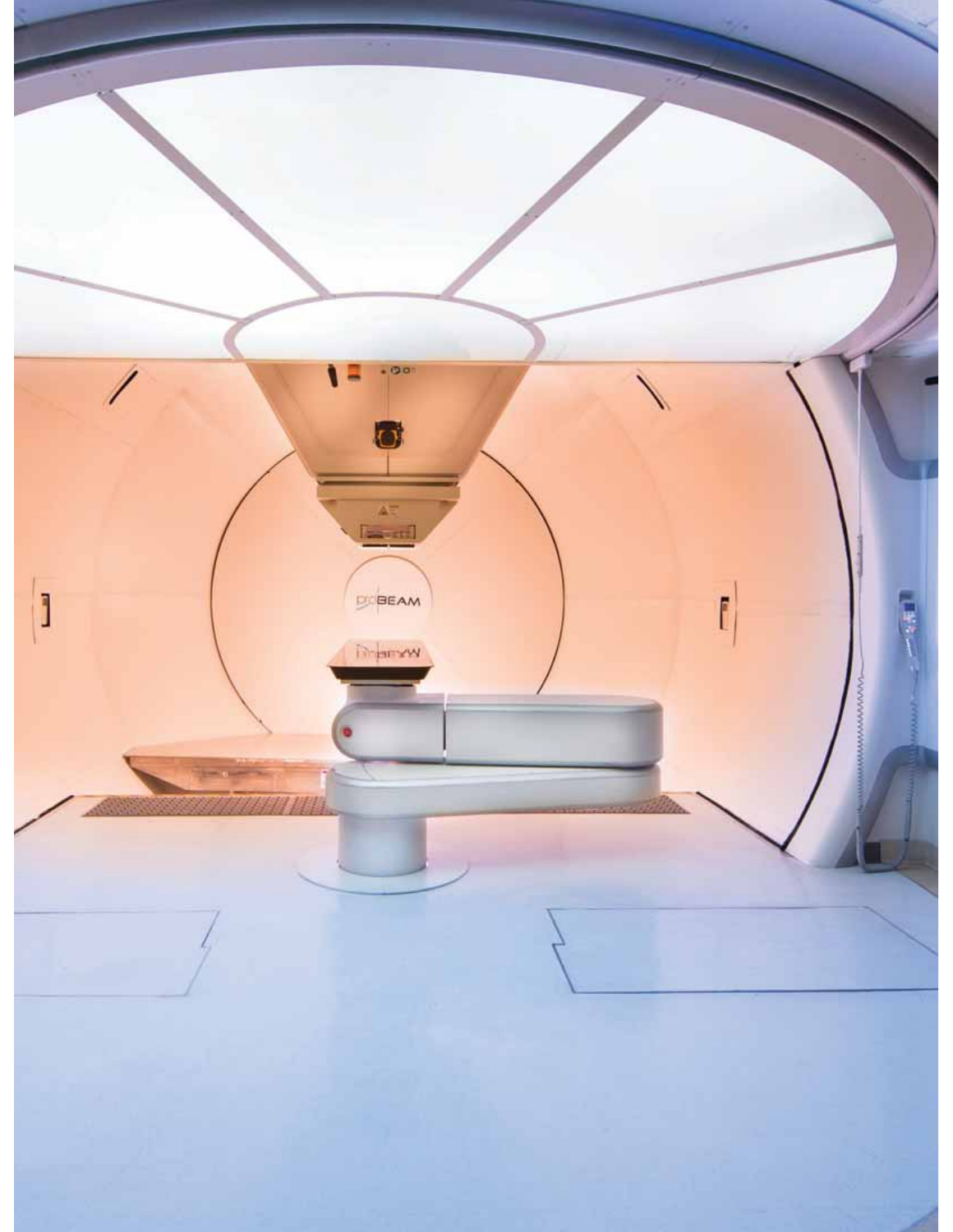### CONDITIONS TREATED

Fight cancer with laser-like precision

This highly advanced form of cancer treatment is particularly effective for those with tumors near critical organs or structures - such as the heart, brain and spinal cord - and for those who cannot tolerate more X-ray radiation. It is also effective for pediatric and young adult patients, who are still growing and face greater risks of long-term side effects from radiation exposure.

#### PROTON THERAPY CAN TREAT MANY DIFFERENT TYPES OF CANCER INCLUDING:

-Breast -Prostate -Pediatric -Lung -Brain & Spine -Bladder -Testicular -Gastrointestinal -Esophageal -Pancreatic & Bile duct -Liver

-Rectal -Anal -Colon -Head & Neck -Mouth -Throat -Tongue -Nasal -Thyroid -Lymphoma -Sarcoma -Recurrent & Secondary

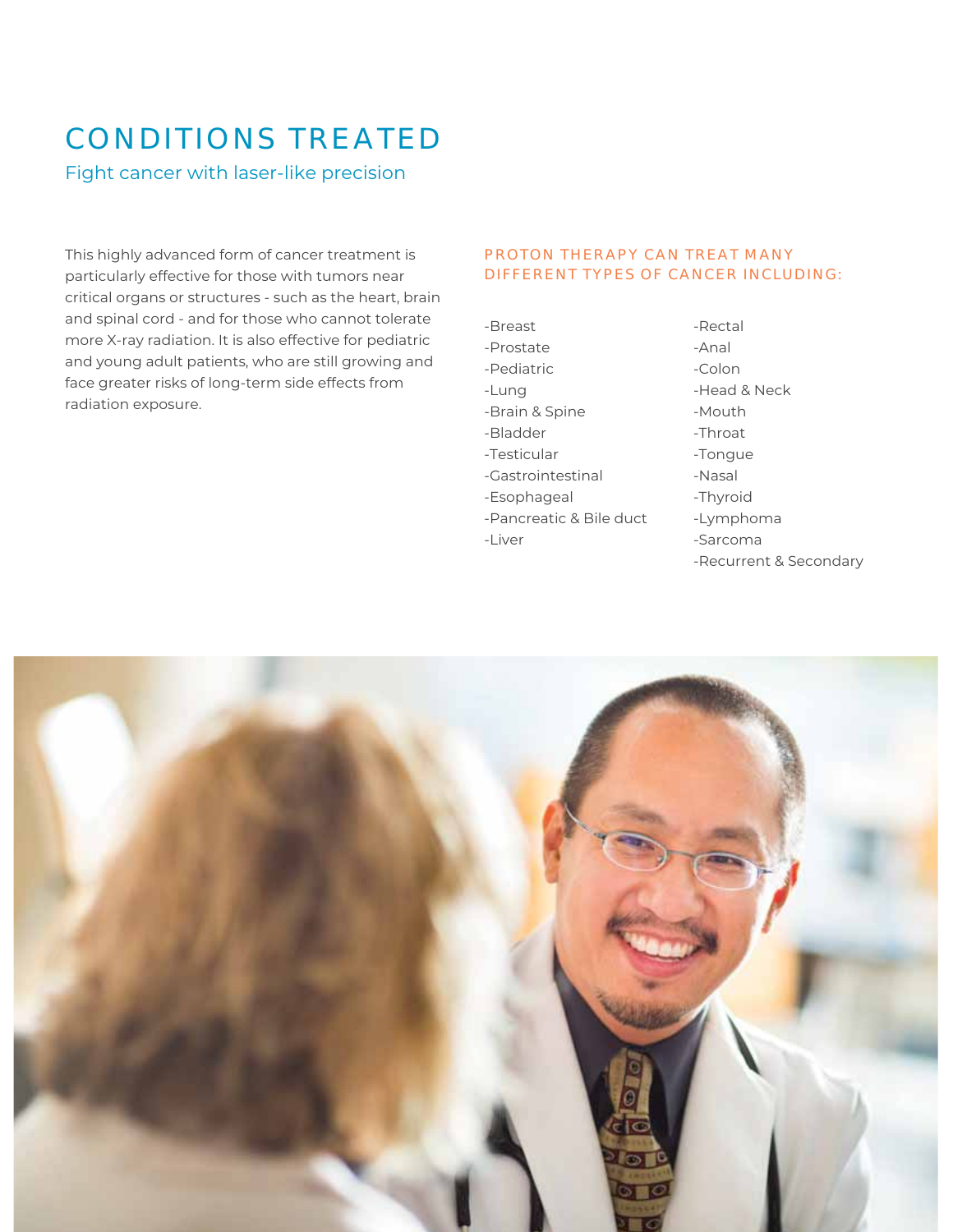### WHAT TO EXPECT

### Patient support every step of the way

A cancer diagnosis is life changing and affects every patient differently. From our medical team to the treatment process to complimentary concierge services, we offer the highest level of personalized patient care so patients and families feel well-informed and confident in their treatment.

#### DEDICATED CARE TEAM

In order to help you feel as comfortable as possible, we match you with a patient care team that is there with you throughout the entire process, including daily treatments, follow-up meetings, progress evaluations and after treatment. We also collaborate closely with you and your other doctors to tailor the treatment to your unique needs.

#### PERSONALIZED TREATMENT PLAN

Our team meticulously maps out the shape and intensity of the proton beam to ensure the equipment is positioned with pinpoint accuracy and each treatment is delivered at the exact radiation dose and with the highest precision possible.

#### FASTER TREATMENT TIMES

Treatment length varies based on the specific form of cancer being targeted, but most types are treated over a five to eight week course of radiation. Each treatment session takes around 30 minutes, but the treatment time only takes one to three minutes. Full two-way video and audio allow you and your care team to communicate the entire time.

#### LIFE DURING TREATMENT

While proton therapy is a noninvasive and often painless treatment known to reduce the side effects of radiation, individual responses vary. However, most patients are able to continue their usual activities throughout their treatment, including working, exercising and socializing.

#### PATIENT SUPPORT & CONCIERGE SERVICES

We have an entire team dedicated to helping our patients navigate the proton therapy journey and feel at home during their treatment. Whether you need lodging, transportation, support programs or ways to enjoy the San Diego region, we are here to help.

#### QUALITY ASSURANCE

All treatment and imaging machines are routinely calibrated every morning to ensure quality and accuracy of the equipment.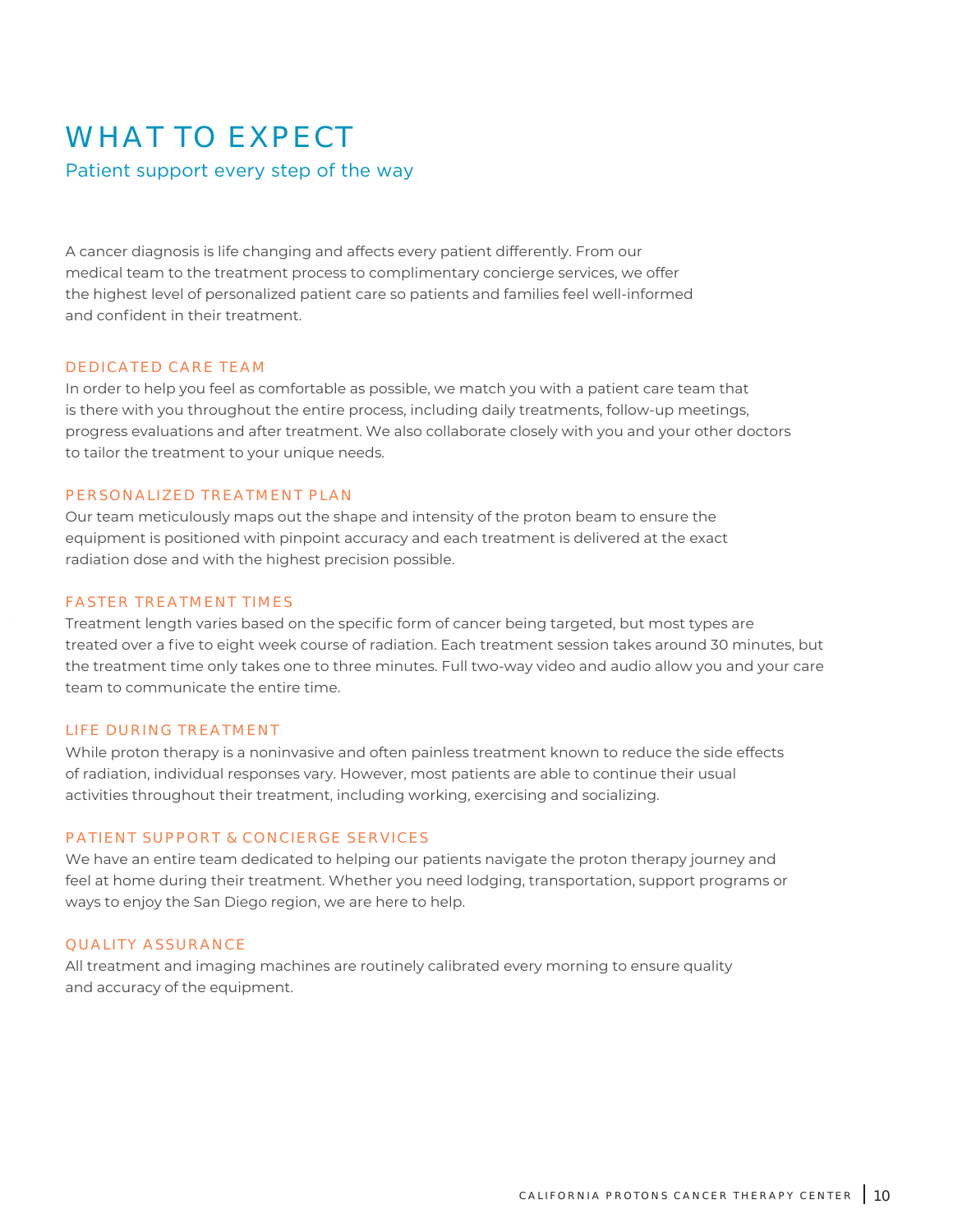![](_page_11_Picture_0.jpeg)

### YOUR PERSONAL CARE TEAM

World-class care delivered with kindness and compassion

Home to one of the world's most experienced radiation oncology teams in the proton space, our doctors are internationally recognized and sought out by patients from around the world. Through our partnership with Proton Doctors Professional Corporation (PDPC), we have developed a team of radiation oncologists dedicated to delivering an unparalleled level of clinical care and expertise to our patients. With over 50 years of combined experience in the proton space, our PDPC physicians have treated more than 14,000 patients with proton therapy.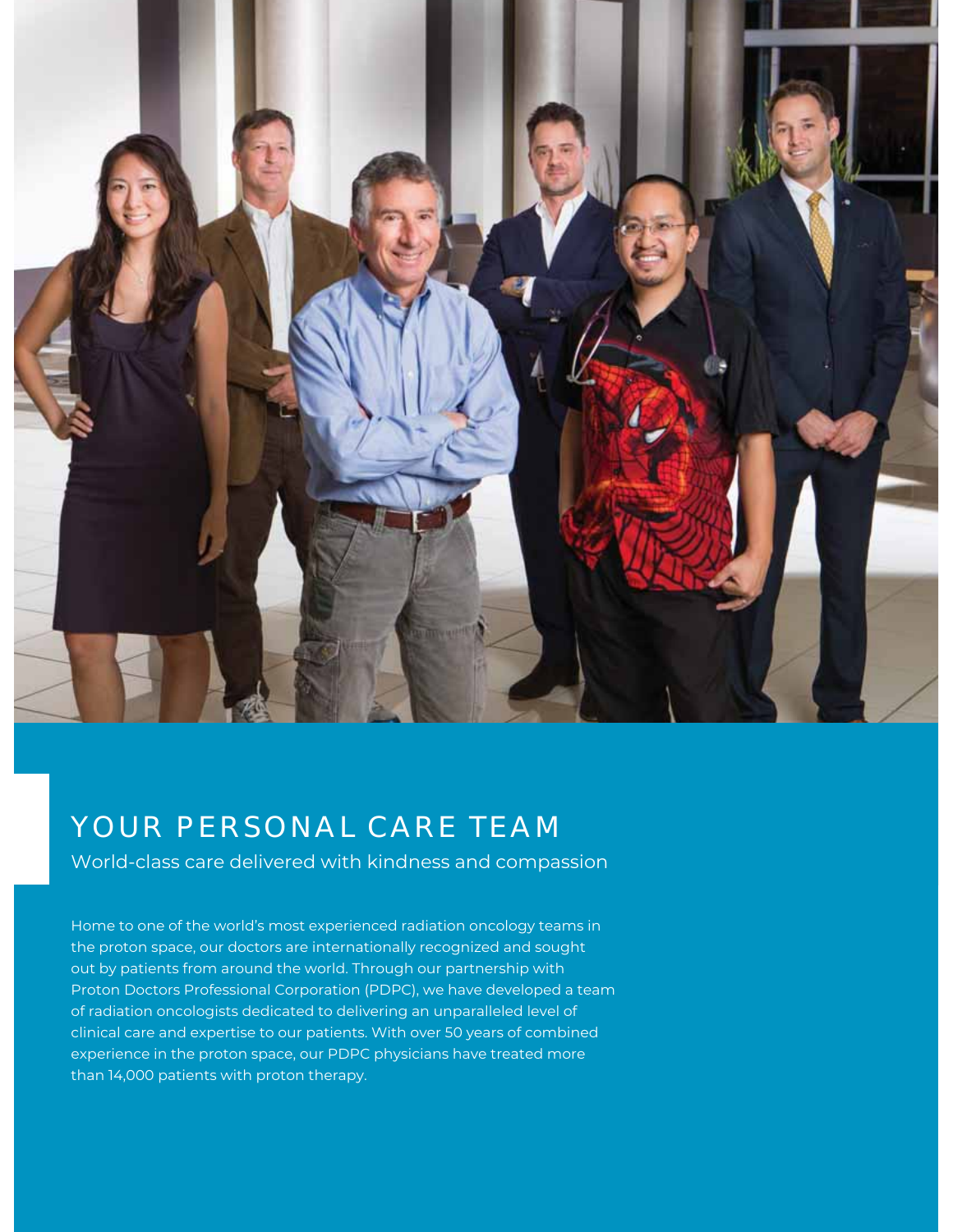# OUR WORLD-RENOWNED **ONCOLOGISTS**

![](_page_12_Picture_1.jpeg)

CARL ROSSI, MD Medical Director

Dr. Rossi has personally treated more than 9,000 prostate cancer patients with proton radiation over the last 26 years - more than any other physician in the world.

![](_page_12_Picture_4.jpeg)

ANDREW L. CHANG, MD Medical Director, Pediatrics

Dr. Chang has over 18 years of experience treating more than 2,000 cancer patients, both adults and children, and is the Principal Investigator in an ongoing research trial.

![](_page_12_Picture_7.jpeg)

RYAN GROVER, MD Department Chief

During the past 15 years, Dr. Grover has treated thousands of patients for a wide variety of cancers. These include the more common diagnoses such as prostate and breast cancers, as well as very rare brain and skull base tumors.

![](_page_12_Picture_10.jpeg)

IAIN MacEWAN, MD Chief of Pediatric & GI Radiation Services

Dr. MacEwan oversees the treatment of pediatric cancers and works closely with pediatric oncologists and surgeons at Rady Children's Hospital.

![](_page_12_Picture_13.jpeg)

JOHN P. EINCK, MD UCSD Director of Genito-Urinary & Breast Cancer Services

Dr. Einck has over 23 years of clinical experience treating breast and prostate cancer patients with radiation therapy. He is a professor at UC San Diego School of Medicine and is active in research and clinical trials.

![](_page_12_Picture_16.jpeg)

JAMES URBANIC, MD Medical Director, UCSD Proton Therapy Program

Dr. Urbanic has been the UC San Diego Medical Director at the proton center since the first year the center was operational and partners with our oncologists on several thoracic, breast, neurologic and skull base tumor cases.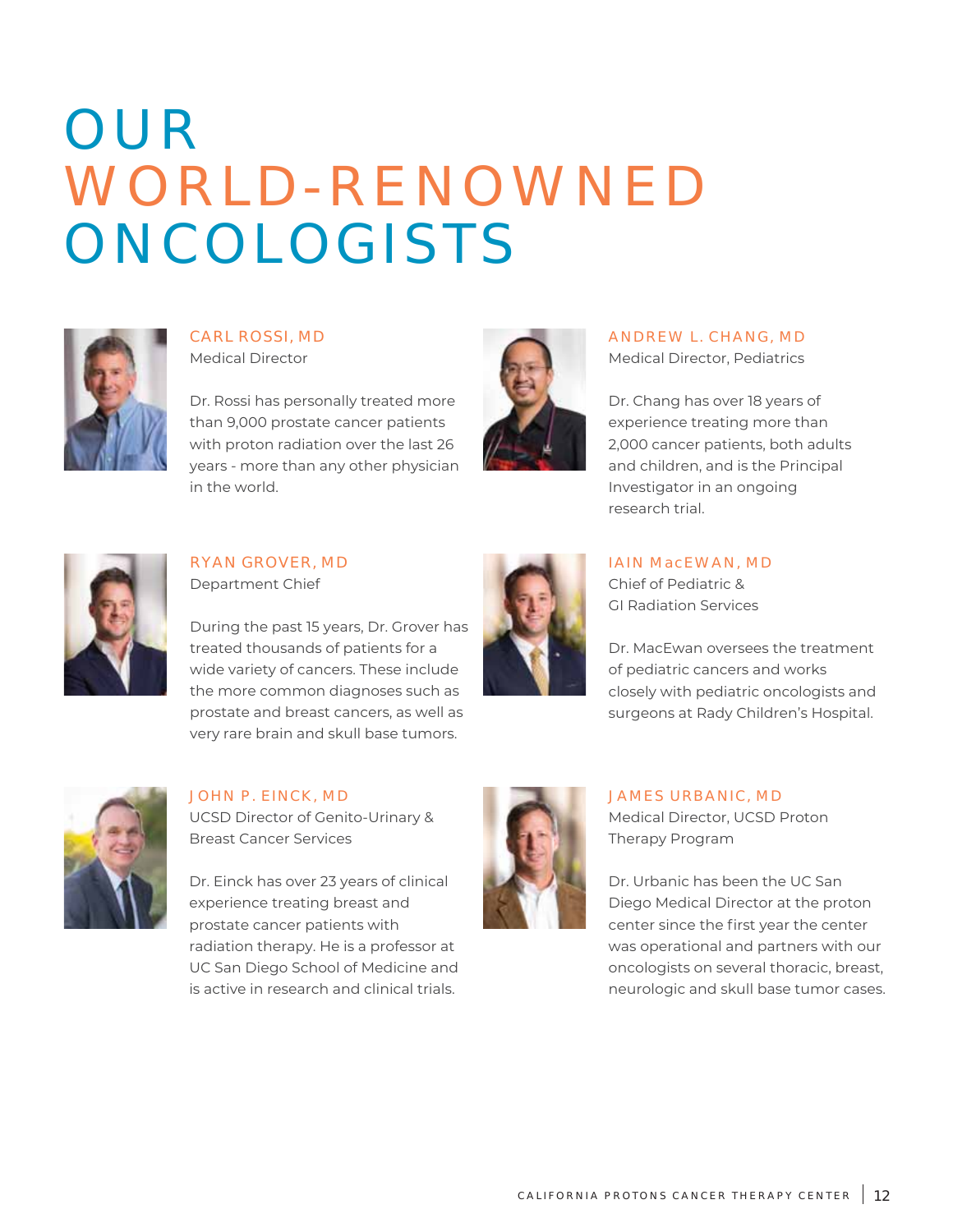### **FAQ**

#### HERE TO ANSWER YOUR QUESTIONS

We understand that when you receive a diagnosis of cancer, you need to make many important decisions and may have a number of questions. Find your answers below or call us at **858-549-7400** to speak directly to one of our team members.

#### WHAT IS A PROTON?

A proton is a subatomic particle with a positive charge. Protons can be manipulated to stop and deliver radiation directly at a tumor - and travel no further.

#### WHAT IS PROTON THERAPY?

Proton therapy is a form of external beam radiation treatment using powerful technology to generate a beam that penetrates the body from the outside. This is different from conventional radiation, which uses X-rays.

#### HOW ACCURATE IS THE DELIVERY OF PROTON BEAMS, COMPARED TO STANDARD X-RAY RADIATION THERAPY?

Standard X-ray treatment beams penetrate well beyond the tumor, but protons can be controlled to conform precisely to the shape of the tumor and release most of their energy within the tumor. Protons can be made to stop where the tumor stops, whereas X-rays penetrate entirely through the body. Protons have a lower entrance dose than X-rays, and have no exit dose beyond the tumor.

#### ARE THERE SIDE EFFECTS?

In many cases, side effects associated with external beam radiation therapy such as diarrhea, headache and loss of appetite are fewer with protons than with X-rays. This is because proton therapy spares significantly more healthy tissues than standard X-ray radiation.

#### IS PROTON THERAPY EXPERIMENTAL?

No, proton therapy is not experimental. Proton therapy has been approved by the U.S. Food and Drug Administration since 1990 and has **WHAT IF I DON'T LIVE NEARBY?** been used in the United States for more than 50 years.

#### WHAT SCIENTIFIC EVIDENCE SHOWS THE EFFECTIVENESS OF PROTON THERAPY?

There are hundreds of peer-reviewed journal articles that have been published in medical literature showing that proton beam therapy is highly effective in treating many tumor sites compared to alternative therapies. In the United States, there are currently more than 100 active studies involving proton therapy.

#### HOW MANY PEOPLE HAVE RECEIVED PROTON THERAPY?

Between 1954-2015, nearly 65,000 patients have been treated with proton therapy in the United States and nearly 131,000 worldwide.

#### WHAT IS THE DURATION OF A TREATMENT?

Delivery of the proton beam lasts about one minute. Plan to be in the treatment room an additional 10 to 25 minutes to make sure you are positioned accurately. In most cases, you can expect to spend several weeks receiving treatment. Many people can be completely treated in five to eight weeks.

#### IS TREATMENT PAINFUL?

Treatment delivery itself is painless. Most people feel no physical sensation from the proton beam, hear very little noise and experience minimal discomfort.

#### DO I HAVE TO STAY OVERNIGHT?

Proton therapy is an outpatient treatment performed in the California Protons Cancer Therapy Center. You do not stay overnight.

#### IS PROTON THERAPY COVERED BY INSURANCE?

Proton therapy is approved by the FDA and has an established history of reimbursement by Medicare and many private health care payers. Specific coverage guidelines vary among commercial insurers.

#### CAN I STILL WORK WHILE GETTING TREATMENT?

After your treatment, you may resume your daily routine.

If you are not a San Diego County resident and decide to receive treatment at our facility, we will help you find hotel accommodations or other living arrangements.

#### HOW CAN I FIND OUT IF PROTON THERAPY IS FOR ME?

You or your physician can contact California Protons Cancer Therapy Center at **858-549-7400** or visit **californiaprotons.com** for more information.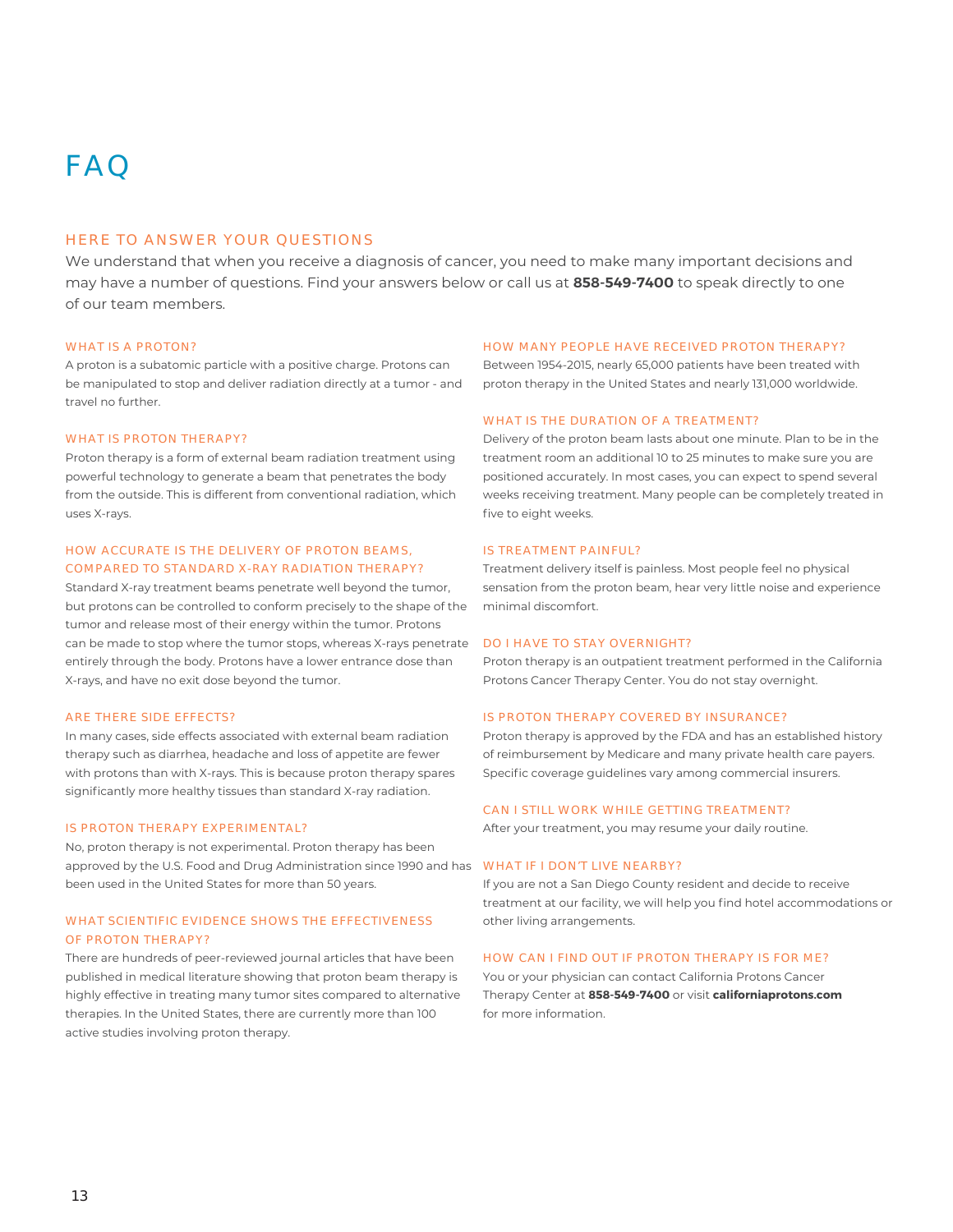### FAST FACTS California Protons Facts

- Our center has treated more than 1,400 patients since opening in 2014
- Our Proton Doctors Professional Corporation (PDPC) physicians have over 50 years of combined experience in the proton space
- Our Medical Director, Dr. Carl Rossi, has treated more than 9,000 prostate cancer patients with proton therapy, more than anyone in the world
- California Protons was the first in the nation to offer pencil beam scanning technology in all five of our treatment rooms, helping spare healthy tissue and organs and reducing side effects
- California Protons is the only facility in all of California, and only one of a handful throughout the U.S., to consistently utilize Cone Beam CT, enabling a more compact, faster and safer version of regular CT imaging
- California Protons is one of only two proton centers in California, with 1/3 of patients coming from outside of California

![](_page_14_Picture_7.jpeg)

858-549-7400 californiaprotons.com